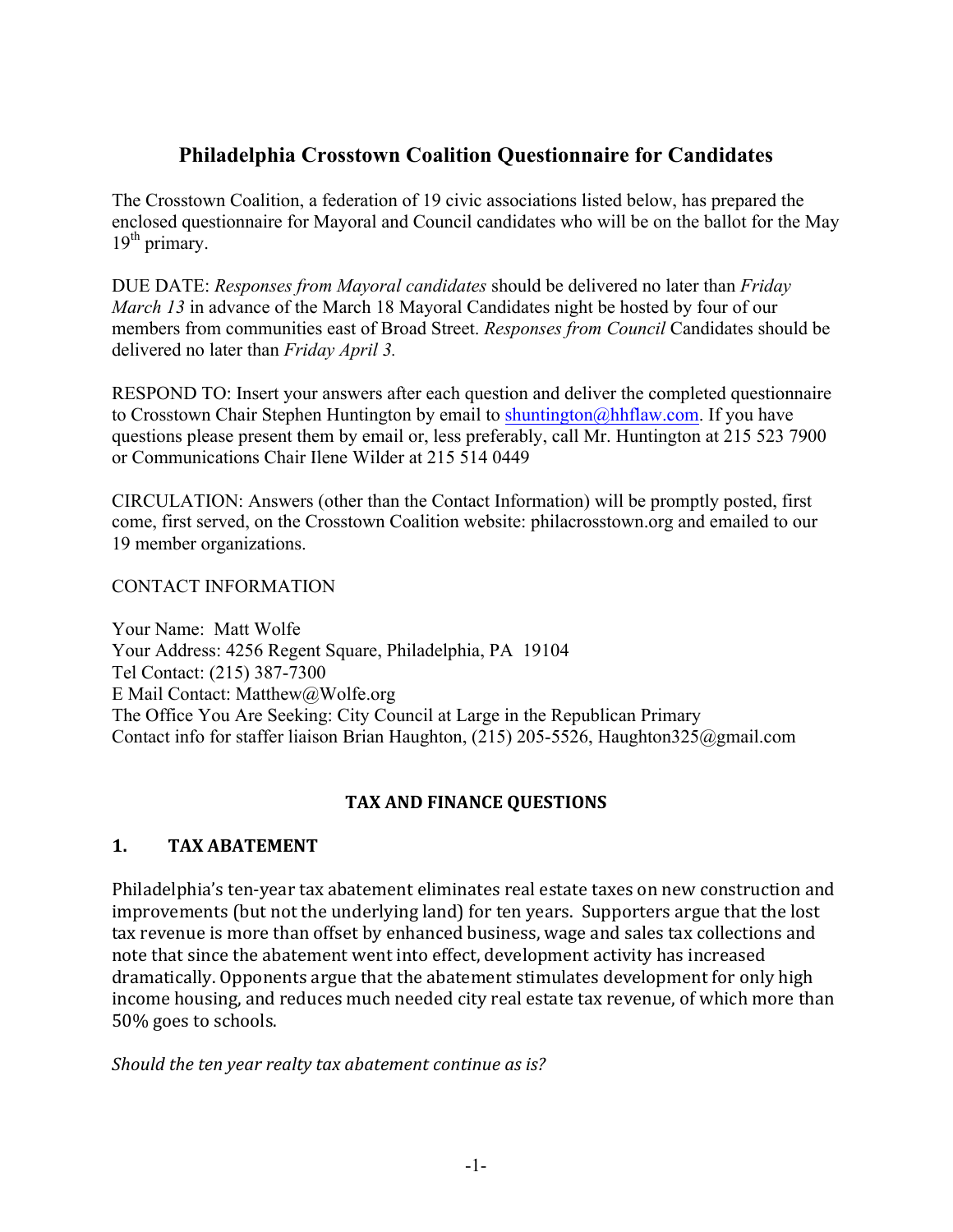The ten-year tax abatement is a tax policy. I am open minded on modification or elimination of the policy, but the information I have seen indicates that it brings in more money to the city than it costs. The most extensive study that to my knowledge has been done was done by economist Kevin Gillen. Other studies seem to confirm this. Unless better information is developed I would be inclined to leave it in place.

That being said, if the policy were to be eliminated or reduced it should not be to create additional revenue for City Council to squander. That would be effectively another tax increase and that is what drives taxpayers, jobs and businesses out of the city. To the extent that there are changes it should be done in a revenue-neutral way. In other words, if elimination or modification of the policy brought additional revenue, that revenue should be used to reduce other taxes, probably the wage tax. It may very well be that long-term economic growth might be enhanced more by lowering the wage tax than by granting tax abatements on real estate development. Study is needed.

One thing that I would be strongly against would be to alter the policy so that it affects only certain areas of the city. Permitting City Council to inject petty politics into this process would be destructive. The government always makes bad decisions when it comes to fiddling with the market. We should have laws that are enforced uniformly across the city. A project that spurs development and creates jobs is good for the city regardless of whether it is in Center City or West Philly.

Should it be modified or abolished?

See above.

If you favor modification, what modifications should be made?

See above.

## **2. REAL ESTATE TAXATION**

In 2013, for the first time in over two decades, the City reassessed all 579,000 parcels within the City limits. Tens of thousands of residential property owners were shocked to receive much higher property tax assessments

*How frequently should reassessments occur?* 

Properties should be reassessed on an annual basis. The failure to do so creates inequities and violates the state constitution. Further, less frequent reassessments create the situation where people see dramatic increases in their taxes and have difficulty planning for their financial future.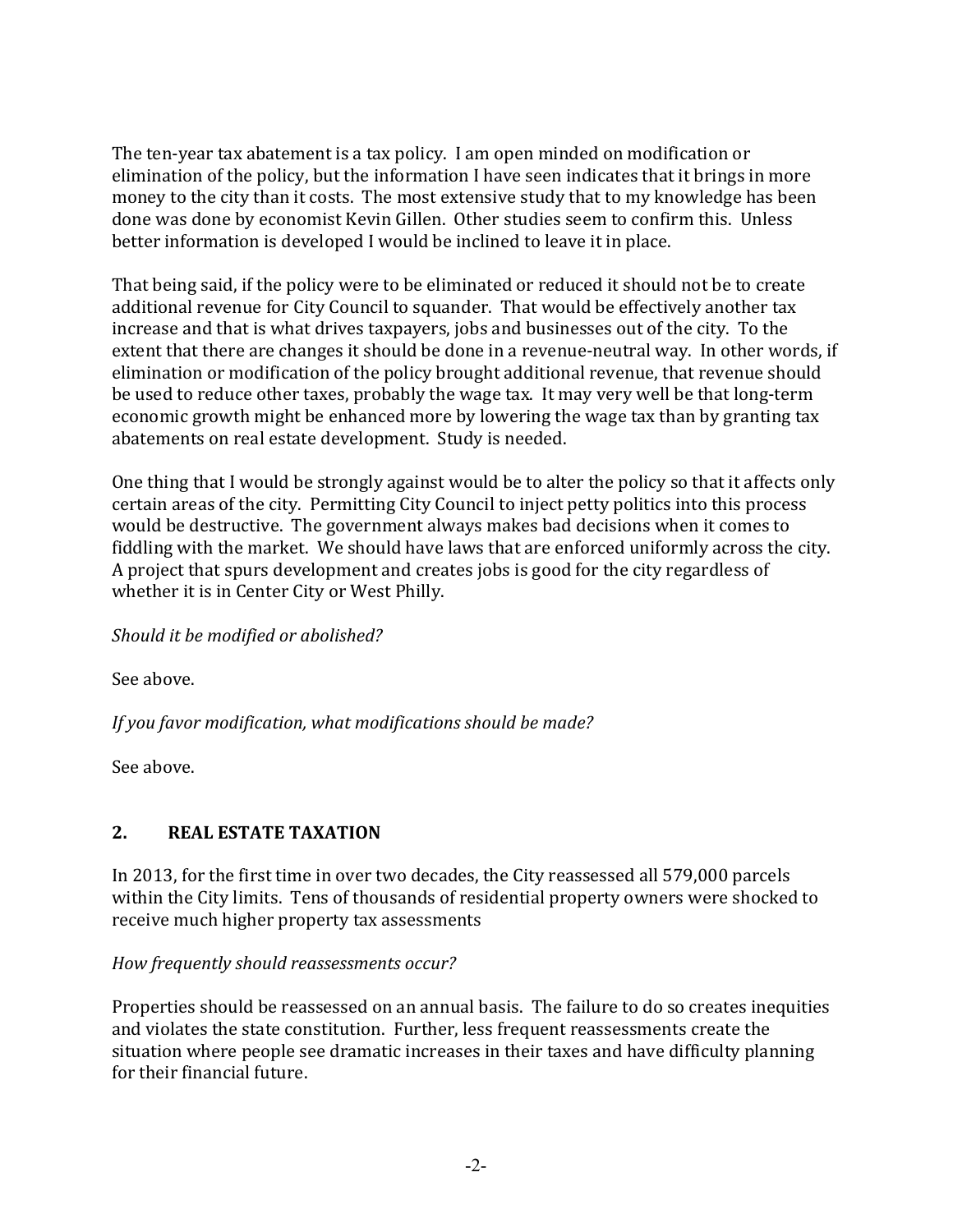## *3.* **WAGE TAX**

Philadelphia receives 66% of its tax revenue from wages and business receipts; in contrast, in New York City and Washington DC, 34% and 35% of tax revenues are from wages and business receipts. In those two cities, proceeds from real estate taxes are much larger (41%) and 36%, respectively) than in Philadelphia, where this value is 17%. Critics contend that Philadelphia's reliance on wage/business taxes drives workers and businesses out of the City because it is easier to relocate people than it is to relocate offices and factories.

*Should Philadelphia shift more of its revenue sourcing from wage and business taxes to real* estate taxes?

Yes. Taxing wages and businesses give incentives for them to leave the city as we have seen. Taxing real estate affects the market value but cannot be moved.

## If you believe we should shift away from wage and business taxes to real estate taxes, how *would you propose to do this?*

I think that changes to our tax structure as well as lowering of tax rates must be gradual and predictable. I would love to say that I support lowering the wage tax by a percent or two my first year on City Council, but that is not productive. People and businesses have made decisions based upon their expectations of tax rates and tax structure now and into the future. Moving too fast does not give anyone time to plan. It also does not give the economic benefits of the changes to take effect. We should be able to move faster than the wage tax reductions that took place during the Rendell and Street administrations.

We can probably restructure taxes by gradual reductions in the wage and business taxes rather than raising the real estate taxes. Lowering wage and business taxes while holding real estate taxes firm will have the effect of putting more reliance on the real estate taxes as a percentage of revenue. It would also be expected that over time these tax policies would spur economic growth and bring in more revenue. By example

## If you do not believe that such a shift should occur, why not?

Not applicable.

# **4. DELINQUENT TAXES**

The City currently has over \$1 billion in delinquent taxes. Approximately half are delinquent property taxes and half are delinquent wage, business income, and related business taxes. Each year, the deficit grows, a trend that suggests that the City lacks the political will or competence (or both) to collect taxes. One tax collection strategy is to remove the collection task from the City and sell tax liens to private investors so that the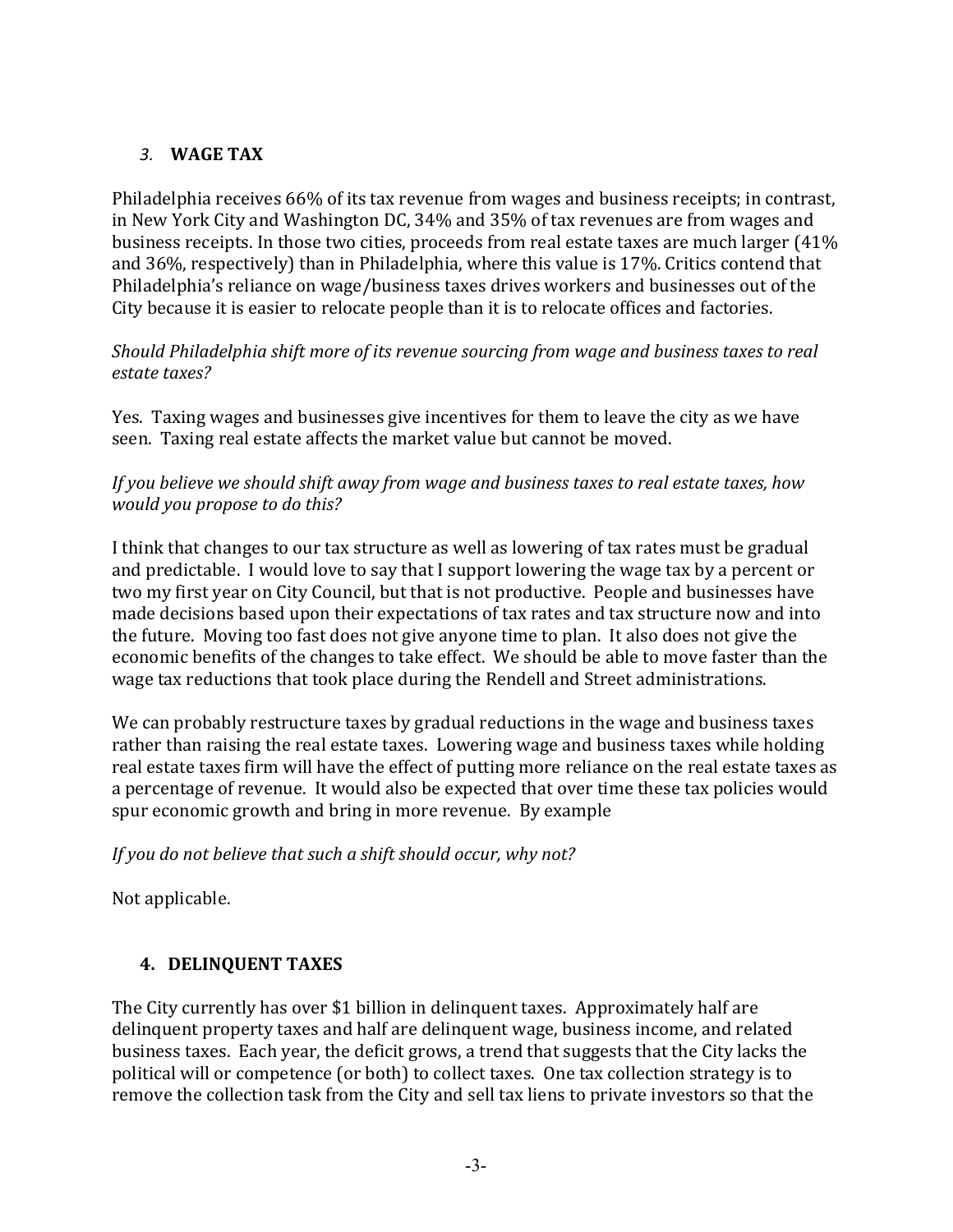private sector would set about collecting these debts. Proponents observe that because the \$1 billion delinquency shows that the City is incapable or unwilling to collect delinquent taxes, tax collections should be transferred to the private sector. Critics worry that private concerns would engage in improper collection tactics or fail to fairly treat tax delinquents who are down on their luck.

#### *Should the City sell tax liens to private investors?*

Yes. The Department of Revenue has demonstrated its complete incompetence in collecting taxes. Selling the liens will put money into the city coffers because the buyers of the liens will have a profit incentive to collect what they can. The city will not recover the revenue it would have if it had simply done its job, but that is water over the dam and cannot be fixed at this time. Changes need to be made going forward.

One way to not do this, however, is to play politics with which liens are sold. They should be sold based upon their marketability, not based on some subjective system. In other words, we don't just sell liens for properties owned by absentee landlords. That is one of the reasons why some properties have not had real estate taxes paid in decades. The city reacts to pressure from politicians to select whom they initiate collection actions against. That is how you reward your political friends and punish your political enemies.

*If not, what steps would you take to ensure that the delinquency is addressed?* 

Not applicable.

## **5. PGW SALE**

Advocates of the recent failed sale of the Philadelphia Gas Works (PGW) favored the sale because the City could use the proceeds, about \$400 million, to reduce the \$5 billion underfunding of the City's pensions. They further contended that the City had no business running a gas company, that City ownership leaves open the door for patronage positions at PGW, that City ownership limited the business opportunities of the operation, and that under public ownership, it will take nearly 90 years to replace the City's ancient and increasingly unsafe gas mains. Opponents asserted that a sale would eliminate PGW's annual \$18 million contribution to the City's general fund. Opponents were also concerned that even though a privately operated PGW, like PECO, would be regulated by the Public Utility Commission, a private operator would be more likely to raise rates and be less responsive to the needs of low income residents than a City owned utility. Critics also contended that the private operator produced no credible plan for upgrading infrastructure that would not have entailed substantial long-term rate increases,. Both sides presented reports substantiating their positions. Despite these divergent views, City Council decided not to hold public hearings on the proposal, let alone conduct a yea or nay vote.

Do you believe that City Council should have conducted public hearings on the PGW *controversy? Please explain your answer.*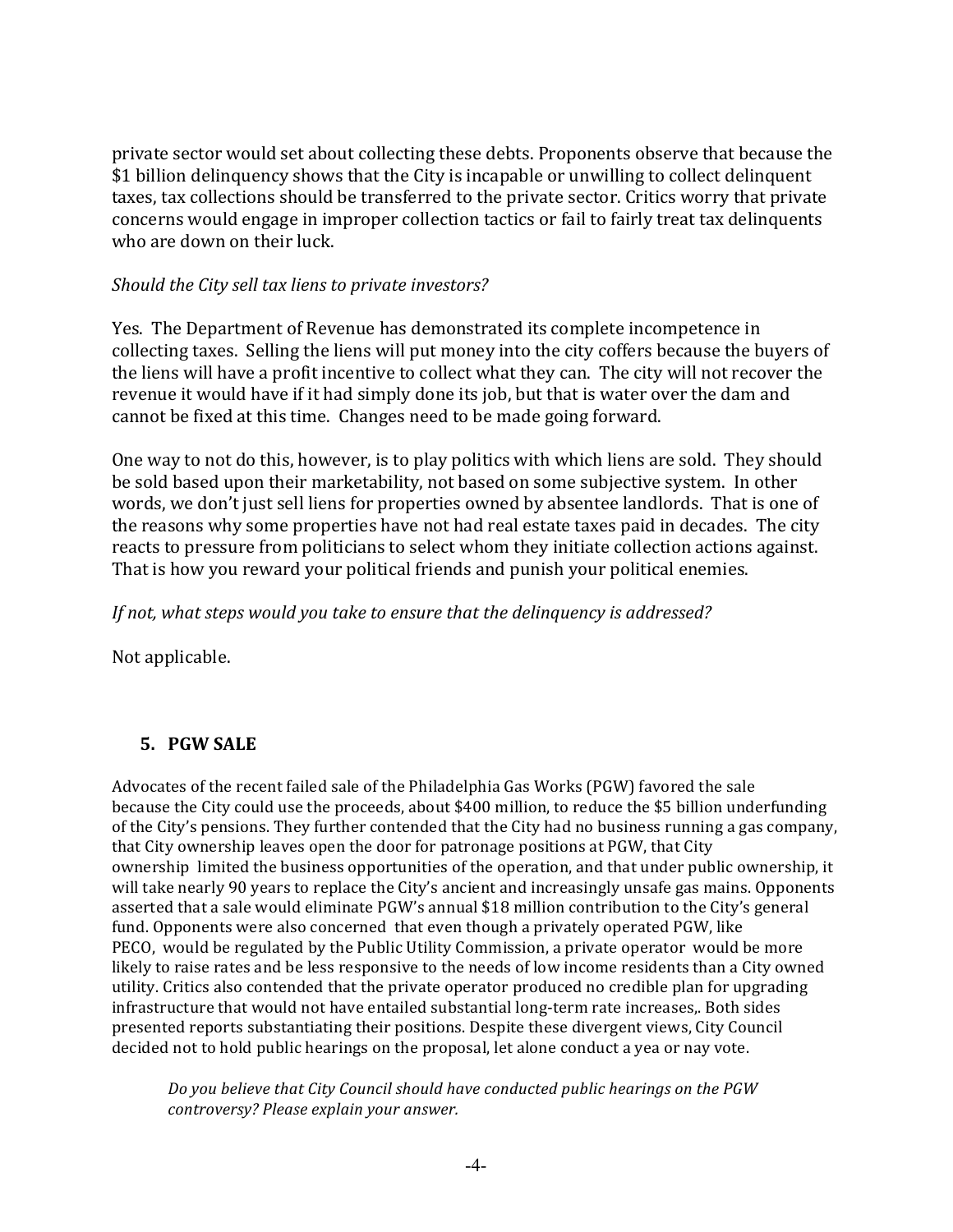Of course. The public and UIL, the company that bid on PGW, deserved hearings. UIL spent over \$20 Million bargaining in good faith and didn't even get a hearing. The public had no opportunity to see the deal considered. In addition to being cowardly by City Council, it certainly told other businesses what they were going to have to deal with if they came to Philadelphia. It was like putting a sign on City Line Avenue that says "Closed for Business."

This was not only a failure of process, but the sale was good for the city. City Council's own report said that the methodology in soliciting bids met with industry standards, that UIL's bid was the best one submitted and that the price was fair for the assets being offered for sale. Further bond rating agencies took negative action on UIL's bonds because in their opinion the price being paid was too high. It all screams out "Take the Money and Run."

#### *What is your vision for the future of PGW?*

Sold. The government should not be in this business. They have never run it well and never will. It is humorous that City Council talks about turning Philadelphia into an "Energy Hub." That is complicated at best, but how many businesses are going to work in Philadelphia when they saw how City Council treated UIL? Can't they just go down the river to Marcus Hook or one of the ports in New Jersey or Delaware? There is no energy hub with the city in control of PGW.

#### 6. **PENSIONS**

The City spends  $18\%$  of its budget – about \$660 million (in 2012) – on pensions. Even so, the City's pension obligations are currently underfunded by approximately \$5 billion, more than the \$4 billion the City expects to take in during the next fiscal year. Three questions:

*Do* you believe that the City can "grow" its way out of this deficit– *i.e.* that prosperity in the *City, as distinguished from tax hikes, will produce higher realty and business tax revenues so that the additional funds can be used to pay down the deficit OR that the City can somehow change its ways and pay down the deficit by better practices?* 

Growth is important in helping shore up our underfunded pension funds. It will not be enough. Tax hikes will slow or reverse growth so that is not only not the best plan but also it should not be an option.

*If* you do not believe that "growth" alone will suffice to address this issue, which do you favor: *raising taxes, cutting spending or selling assets? Depending on your answer,* specifically *identify* the taxes to be raised, the names of the programs that should be cut *(please no generalities like eliminating "waste and abuse"), or the assets to be sold.* 

Raising taxes would be counter-productive. It will make the problem worse. Selling assets is a no-brainer. The city should not own PGW or be in that business. Similarly the Water Department also has value that would be better used funding our pensions. The city does not need to own the airport. The city should not own parking lots that compete against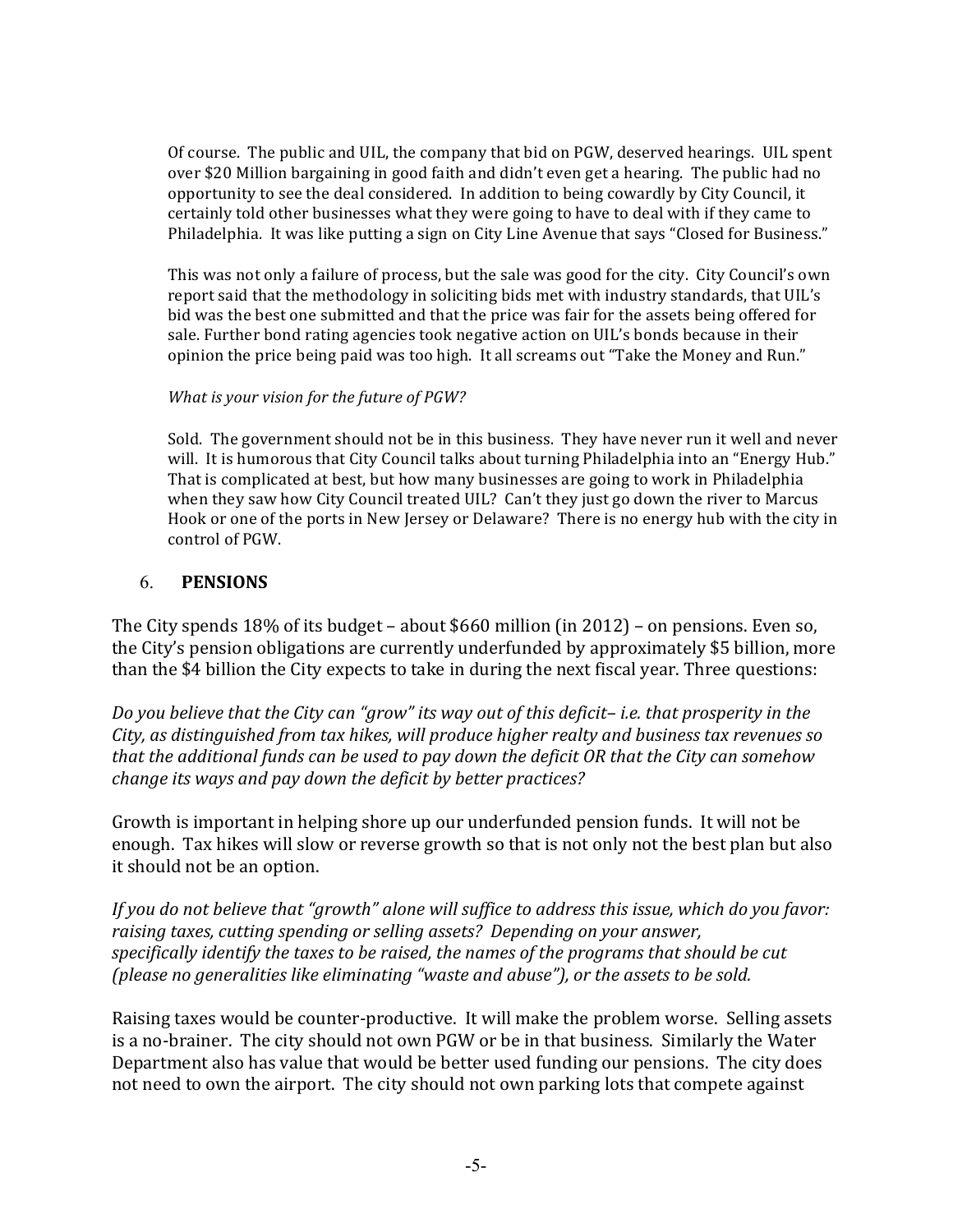private parking lots. The city should not own any real estate that it does not have a shortterm use for.

Both in terms of funding our pensions and cutting tax rates to create jobs, spending must be cut. This is painful but necessary. The purpose of the city government is to provide core municipal services. These include public education, police and fire protection, keeping the city clean and broadly, infrastructure, whether it is filling potholes or having building inspectors. Everything else should be on the table.

Let's start with the Office of Civic Engagement of Philadelphia City Council, which is essentially a publicity agency for City Council. This recent addition is City Council's way of saying that they think that this is more important than public education. An easy cut is economic development funding. Isn't the best economic development program lowering everyone's taxes? Isn't it true that the government is a failure at picking winners and losers in giving away economic development money – even when it is not using it as patronage? Philadelphia has some health and welfare responsibilities, as it is both a city and a county. The state or federal government pays for most of the mandatory spending. That is appropriate as these services must be performed regionally or else surrounding municipalities sent their problems to the place that provides the best services, and we see this in Philadelphia. We spend large amounts of money in excess of that which is required in our county role and this money is more appropriately spent on core services. Frankly, everywhere in the budget where we see the word "program" it needs to be looked at carefully. Most of the programs, whether well meaning or pandering to special interests, do not deliver core services.

To gradually improve the pension plan's funding status, do you favor continuing the defined *benefit plan for existing employees while instituting a defined contribution plan for more recently hired employees?*

Yes. It is necessary to protect the promises we have made to our workers and ensure that their pensions will be paid.

## **DEVELOPMENT QUESTIONS**

## **7. CHANGING NEIGHBORHOODS**

Some Philadelphia neighborhoods are changing, with better-off people moving into areas historically occupied by less well-off residents. This trend increases the city's tax base (and thus its ability to address the challenges many of its residents face) and often improves the physical characteristics of a neighborhood, but it can also bring unsettling changes, not only through increasing property taxes but also via alterations in the makeup of affected communities.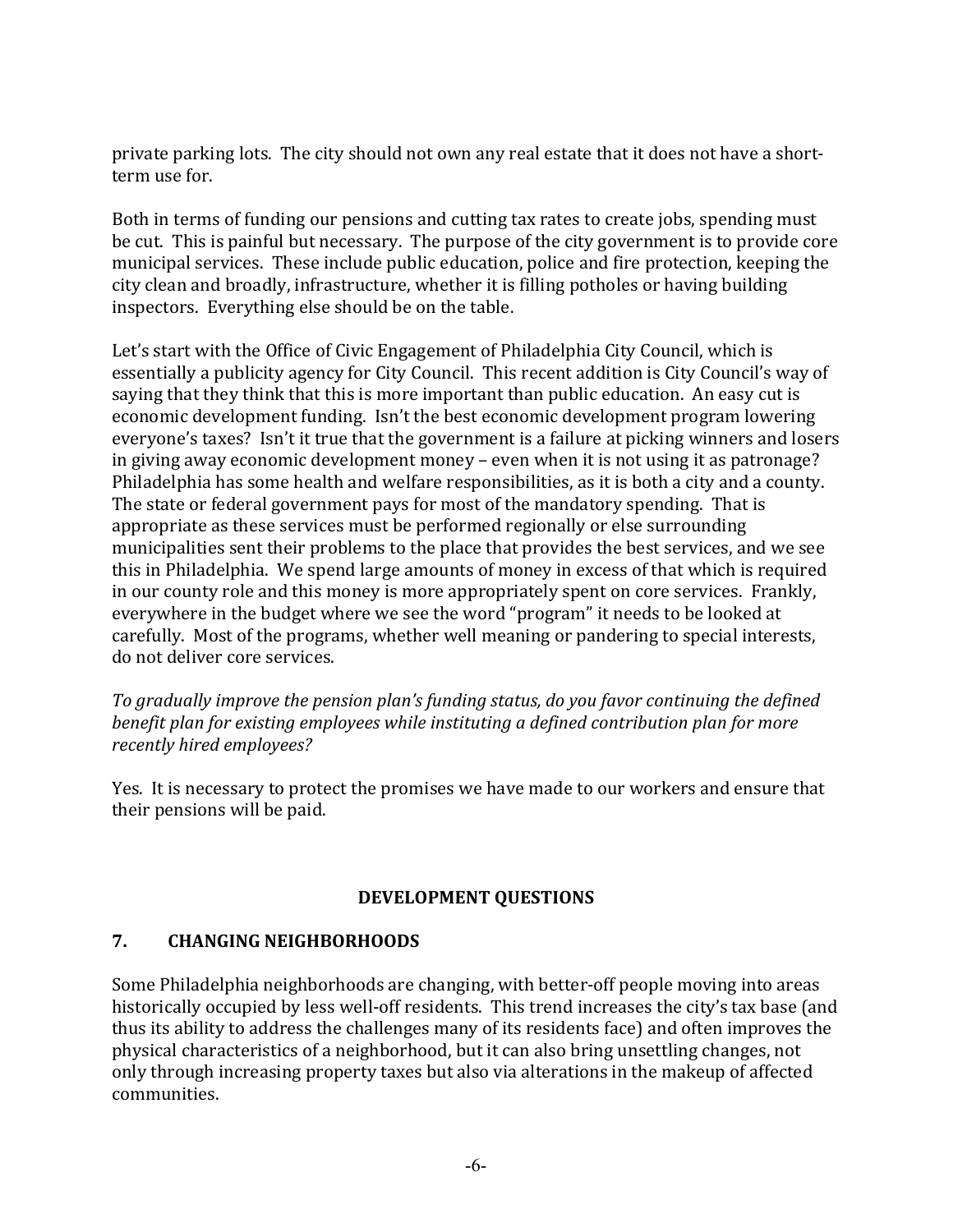*Other than providing real estate tax relief to long-time residents whose assessments have increased due to rising values in the neighborhood, do you believe that government should* intervene regarding these neighborhood changes?

The government should not inject itself into the market. The history is that it operates purely for the political advantage of the elected officials and not for the people involved or the betterment of the city as a whole. And, government being government, the unintended consequences can be harmful to everyone. Property values are always changing, either increasing or decreasing. Increasing values are good for longtime homeowners, many of whom need to rely on that equity to retire. By tinkering with the market, the government is cheating many of those who need and deserve the increased value of their homes.

If so, list the disruptions you would target and the remedies you would suggest.

See above.

# **8. <b>ZONING RELIEF THROUGH COUNCIL**

In 2012, after years of effort, the City passed a comprehensive revision of its zoning code. Many developers with projects which do not conform to the new zoning code have sought City Council ordinances to revise the zoning of their parcels, without going through the Zoning Board of Adjustment for a variance. Critics claim that zoning by council ordinance favors those with Council connections and/or big-ticket projects. Proponents argue that stakeholder input can be received in Council and that the Council procedure will encourage development because legal challenges to council ordinances are less likely than appeals from Zoning Board decisions.

*Would* you vote for (or sign) ordinances enabling developments contrary to the zoning code and which have not received a variance from the Zoning Board of Adjustment? If so, under *what circumstances would you vote for (or sign)* such ordinances?

No. The Zoning Board of Adjustment has a procedure for local Registered Community Organizations and the general public to have a say in zoning variances. That is the place for these matters to be heard, not City Council.

## **9. CITY-OWNED VACANT PROPERTIES**

The City owns some 10,000 vacant properties. These properties cost \$21 million per year to maintain. Selling these properties requires City Council approval under the newly enacted Land Bank Ordinance. Sales must also be reviewed by the 14-member vacant property review committee, composed of City officials. Some worry that these procedures serve to delay the sale of these properties and open the process to political bartering,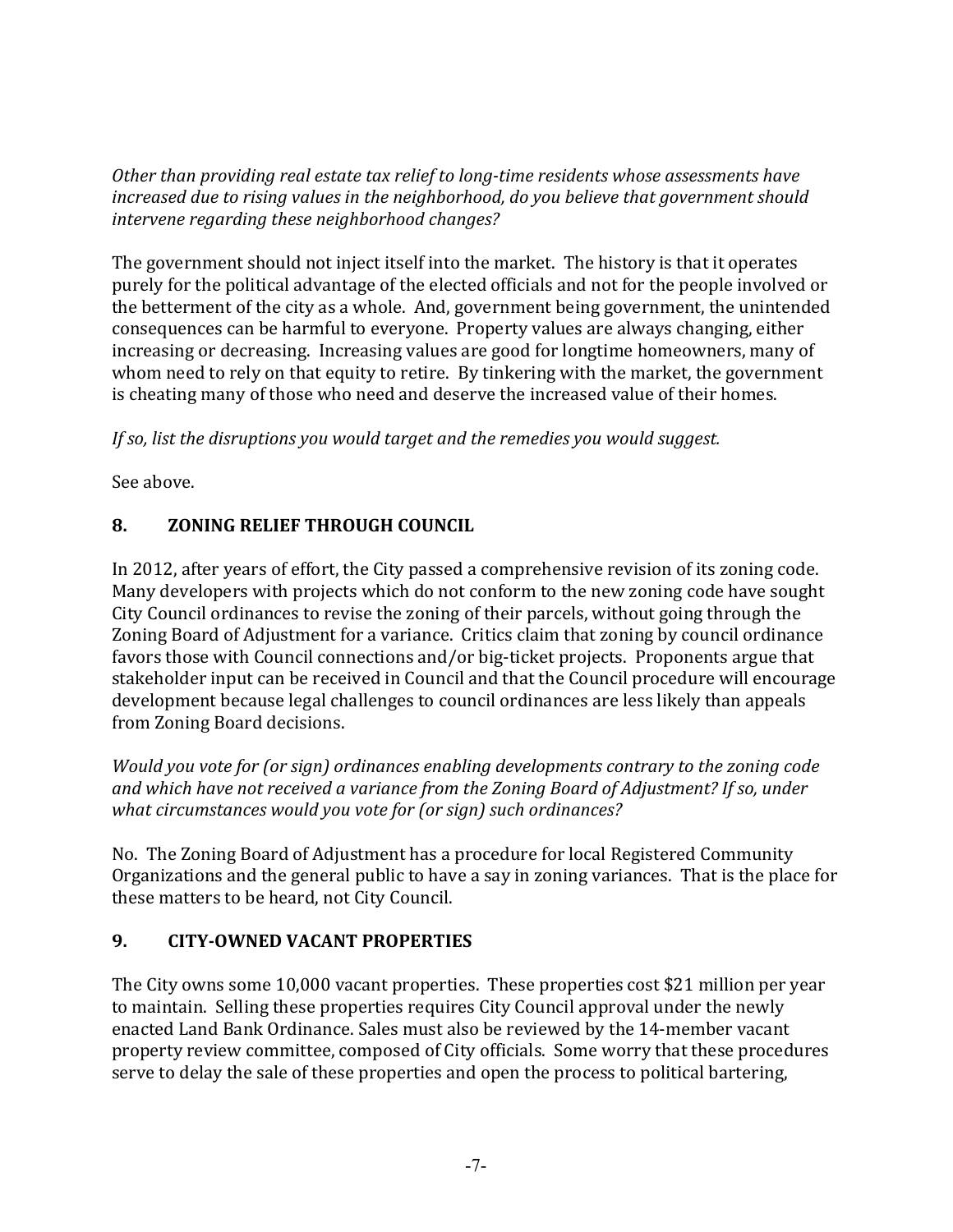favoritism, and waste. Others say that City Council and the Project Review Committee will appropriately protect the public interest and increase community input in redevelopment.

*Will you vote to amend the ordinance by eliminating the Council ordinance provision? Explain your response.*

Yes. City Council's exercise of council prerogative in these cases, and many other situations, is one of the biggest structural problems in city government. City Council should be voting in the best interests of the city, not to support another councilmember's political agenda so that that councilmember will support theirs.

The city should not own ANY property that it does not have a short-term plan to use. They should just be auctioned off. They all have zoning on them and to use them differently from the zoning a new owner would have to apply for a variance and go through that process. City inspectors can make certain that they are maintained to code. With these protections for the neighborhood, City Council approval does nothing but slow down the process and open it up to political manipulation. The Land Bank may be able to bundle and market some properties to the financial advantage of the city, but the provision that allows City Council to meddle interferes with that. Generally they should just be auctioned off to the highest bidder.

#### **GOVERNMENT & ADMINISTRATION**

## **10. ETHICS: CREATING A PERMANENT INSPECTOR GENERAL**

The current City Inspector General, Amy Kurland, holds office pursuant to an Executive Order originally issued in 1984 which could be rescinded at any time by any mayor.

*Are you willing to support for Bill 130001 calling for a ballot referendum to amend the City Charter to establish an independent Inspector General funded by taxpayer dollars who would* have oversight over every city department?

I would be willing to establish an independent Inspector General.

If elected Mayor, would you leave the current Executive Order in place and promptly fill the *Inspector General's position?*

Yes, although it would be surprising if I was elected Mayor since I am running for City Council.

#### **11. UNFAIR ELECTORAL DISTRICTING**

"Gerrymandering" is drawing electoral districts to serve the interests of politicians or parties. A 2010 survey ranked two of Philadelphia City Council districts (5 and 7) among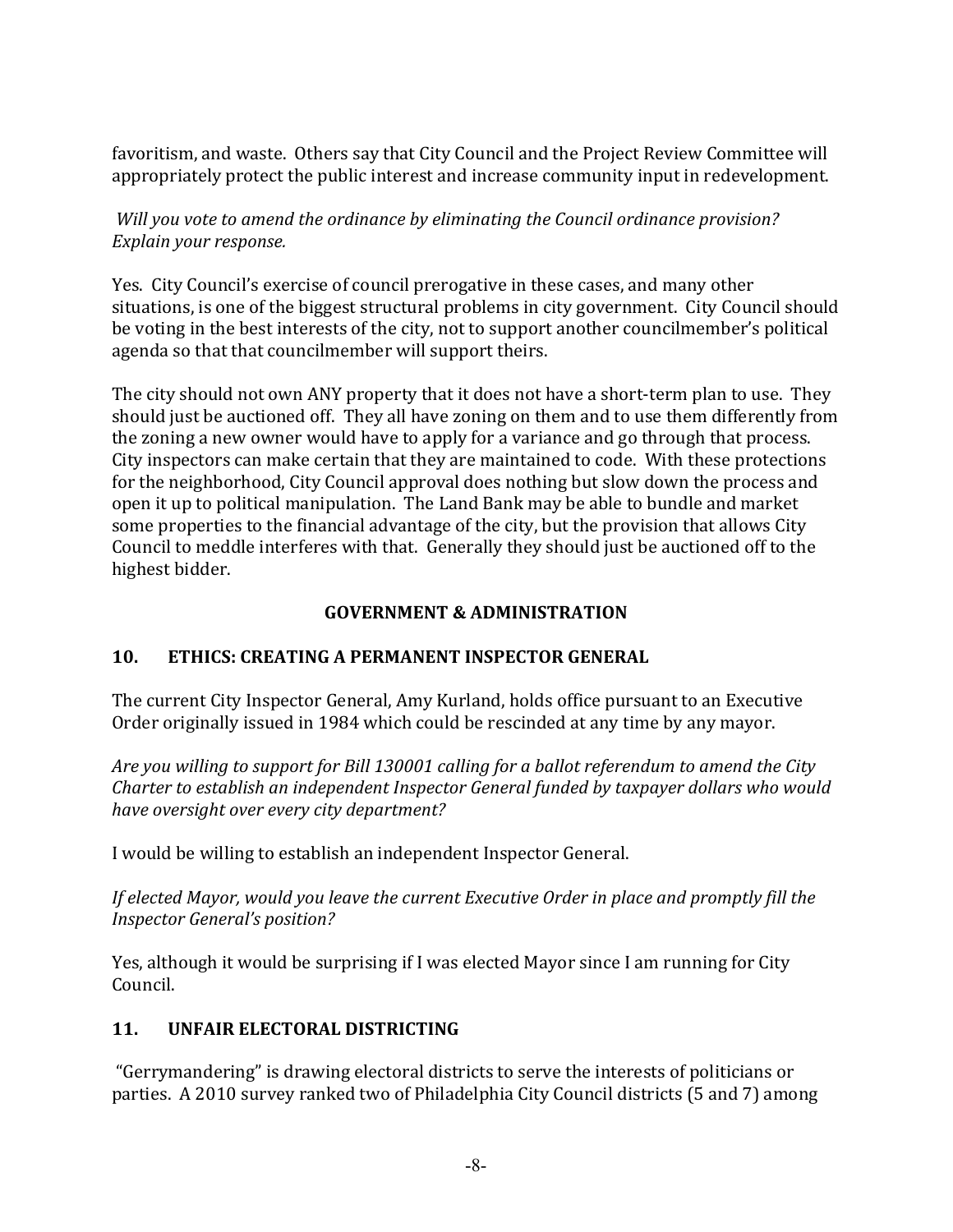the top ten gerrymandered districts nationwide, with two others (1 and 9) also highly ranked on the gerrymandering scale.

*Would you vote to amend the City Charter in 2015 so that the next redistricting in 2020 will be conducted by an independent, non-partisan commission?* 

Yes.

# **12. ELECTION ADMINISTRATION**

Philadelphia elects three "City Commissioners" whose only duty is to administer elections. They serve four years regardless of their performance. In most cities, the election process is not run by three people, but by one, who is appointed by the mayor and can be removed for poor performance. Proponents say that the current system in Philadelphia empowers voters who can reject ineffectual or dishonest Commissioners. Detractors assert that Philadelphia voters are largely unaware of the duties of the three City Commissioners whose job title does not describe their job function so that the ballot results do not reflect voter's assessments of on the job performance.

*Would* you vote to amend the City Charter, eliminating the City Commissioners and adding the *position of an election administrator that reports to the Mayor?* 

No. Every county has a county board of election. In most cases they are the County Commissioners. They normally have representation from more than one political party. As a Republican I think it is important that there be minority party representation. The work has to be done by somebody and I think that the present system works as well as the proposed change.

# 13. **SHERIFF'S OFFICE**

Per the City Charter, the Sheriff's office is an elective position charged with responsibility for the sale of tax delinquent properties, courtroom security, and transport of inmates. Like the Clerk of Quarter Sessions, another elected office which was recently eliminated by a Charter revision, the Clerk of Quarter Sessions Court has been unable to account for the funds which it receives and its foreclosure procedures have been seen as partially responsible for the half billion dollars of property tax delinquencies. Critics of the Sheriff's office maintain that its functions should be administered by administration appointees who can be hired and fired based upon their competence. Defenders of the Office assert that Philadelphia's voters, not the Mayor, should choose who should conduct sheriff's sales, and arrange for courtroom security and inmate transport.

*Would you vote to abolish the Sherriff's office, transferring to other City agencies its functions (Sheriff's sales, courtroom security and inmate transfer)?*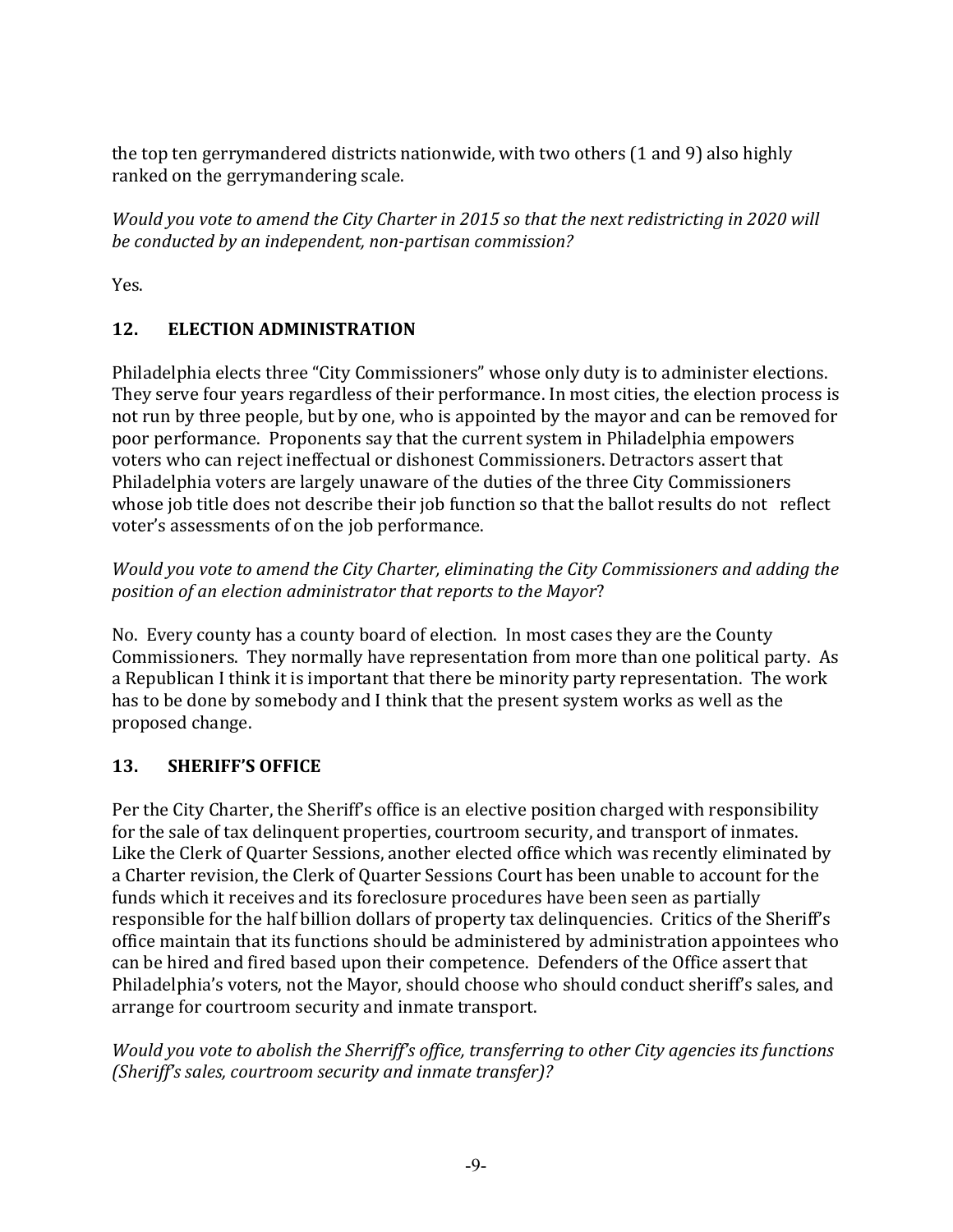I am willing to consider doing this. There may be a constitutional issue in that the Sheriff is provided for in the state constitution, although its duties are not defined. That may not mean that the office can just be eliminated, however.

## **14. ROLE OF NEIGHBORHOODS IN DEVELOPMENT & QUALITY OF LIFE**

Philadelphia is called the city of neighborhoods, but many of our basic planning, resource, and development decisions are made with little or no effective input of neighborhoods--vital stakeholders in the city's future. These include overall development patterns, placement and design of special events, major construction, and placement and operation of key public facilities—each of which can have major impacts on adjacent communities. Some measures have been made, such as the design review process is zoning code and open public involvement. But these remain advisory, and most localized decisions and issues are still the purview of district Council people rather than the administration.

#### *What would you do to give neighborhoods more meaningful roles in decision-making and more effective engagement as partners in the city's goals and mission?*

The Registered Community Organization system in the new zoning code is a good step. Letting the system work without interference by the unwritten council prerogative that gives the district City Council member too much influence would give the community a greater say and not have political support of the incumbent be a factor in action by city agencies.

Ending the destructive practice of council prerogative, which gives the District Council Member unfair influence in various aspects of city government hurts neighborhoods from becoming partners. They are only listened to when they happen to agree with the position of the District Council Member – which means that they are not really listened to.

# **15. SCHOOLS**

Per the Mayor's Tale of the Tape, In fiscal year 2013-2014, Philadelphia contributed \$1,216,319,000 to fund the School District, a contribution which accounted for 42,3% of the School District's revenues, a percentage smaller than Chicago (50.3%), Dallas (57.7%) and Boston  $(67.2\%)$  but larger than Memphis  $(38.4\%)$ , Baltimore  $(20.7\%)$  and Detroit  $(20.4\%)$ .

*What is the dollar amount of the contribution that you believe the City should make in fiscal year* 2016 – 2017, your first year in office, and how you would finance it. Explain your *conclusion*

I believe that the city should fund the school district's request. This would include the \$103 Million in addition to last year's funding. It should not be funded with a tax increase, though, which will simply extend the pattern of driving jobs, businesses and taxpayers out of the city. We need to re-prioritize spending, which means that there will be painful cuts and layoffs. Municipal government exists to provide core municipal services. These are, in my mind, public education, public safety (police and fire), keeping our city clean and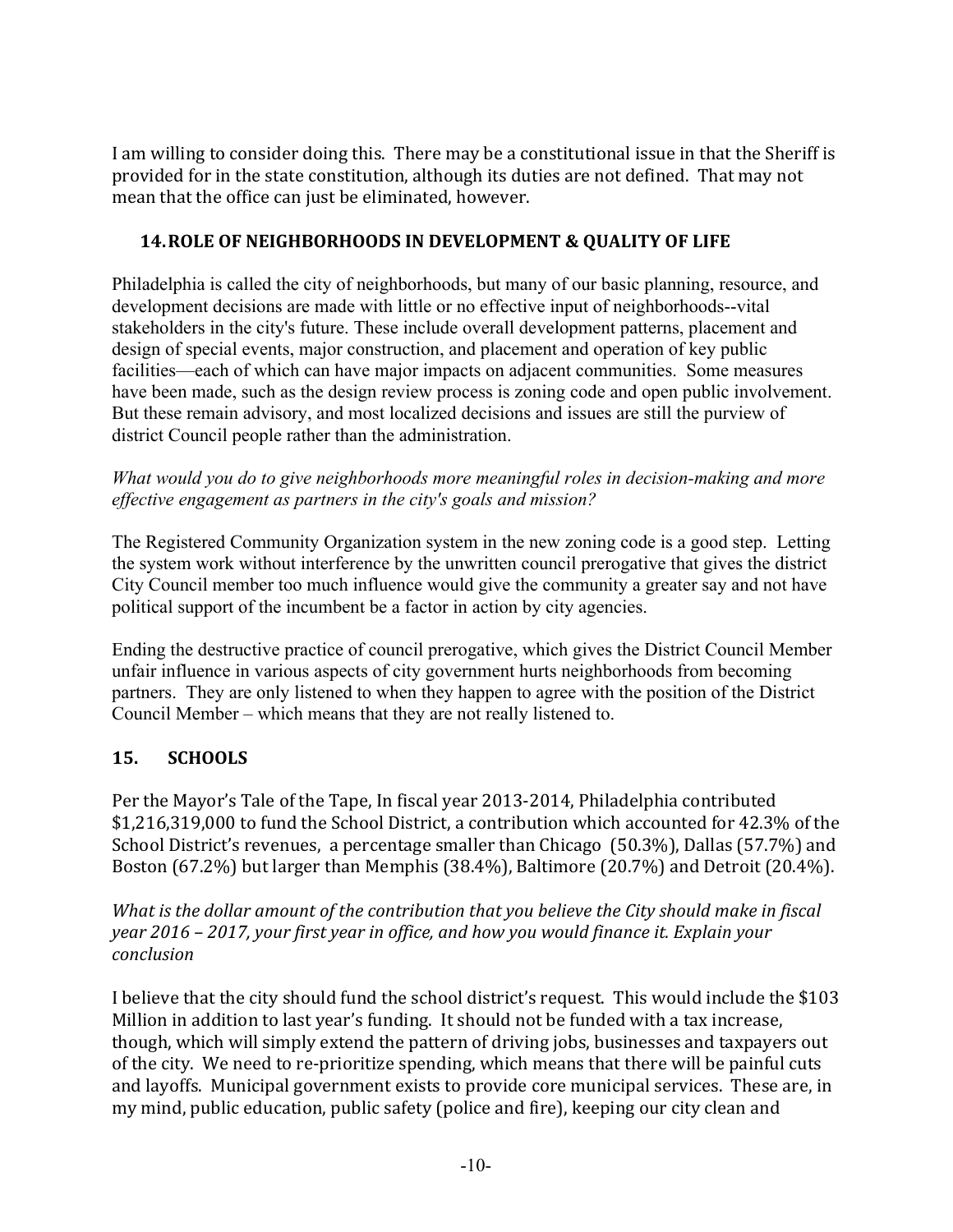broadly the infrastructure needed to manage a city, which can be everything from fixing potholes on our streets to having enough building inspectors. Everything else needs to be secondary to these core services.

City Council recently created "The Office of Civic Engagement of Philadelphia City Council." As near as I can see, it is a publicity agency for City Council. Whatever it is, they are saying that it is more important than public education. Not to me. That entity is not very large. One area to cut is economic development spending. Even when it is not being used as patronage, no one makes worse decisions on picking winners and losers in that game than the government - and at every level, not just our city. The city has certain responsibilities for health and welfare spending because it is also a county. The state or federal government funds most of that. We have to run those programs. The city spends a lot in those areas on top of that, however, and that is another area that can be shifted to public education and other core services. Health and welfare must be funded on a state or federal level or else the municipality providing the services becomes a magnet for problems.

Generally, anywhere in the budget where you see the word "program" that line item should be on the table for shifting money to public education. Some of the programs do good things and some simply pander to special interests that help get city councilmembers reelected. Regardless, they are not as important as providing core services.

#### Do you believe that any strings/conditions should be attached to the City's contributions to the School District budget and, if so, what are they?

The School District needs to be encouraged to increase educational choices for parents and students. Not every charter school is a good one and some should certainly be closed. That being said, the School Reform Commission rejected new charters for operators who are currently providing quality education for the students in their charge now. This is a disservice to our children.

The School District cannot be permitted to protect bad teachers. "Rubber rooms" where teachers who cannot teach are placed because the schools do not want to go through the trouble of terminating them is harmful to our children in many ways. Additionally, the School cannot continue to operate half empty schools. That takes resources away from our students and maintains an expensive and inefficient bureaucracy. The School District closed 23 schools three years ago. None last year. None this year. None talked about for next year. They admit that they have under-capacity schools. They won't admit that they don't have the political will to close more schools. They are cheating our students.

#### **LIFESTYLE**